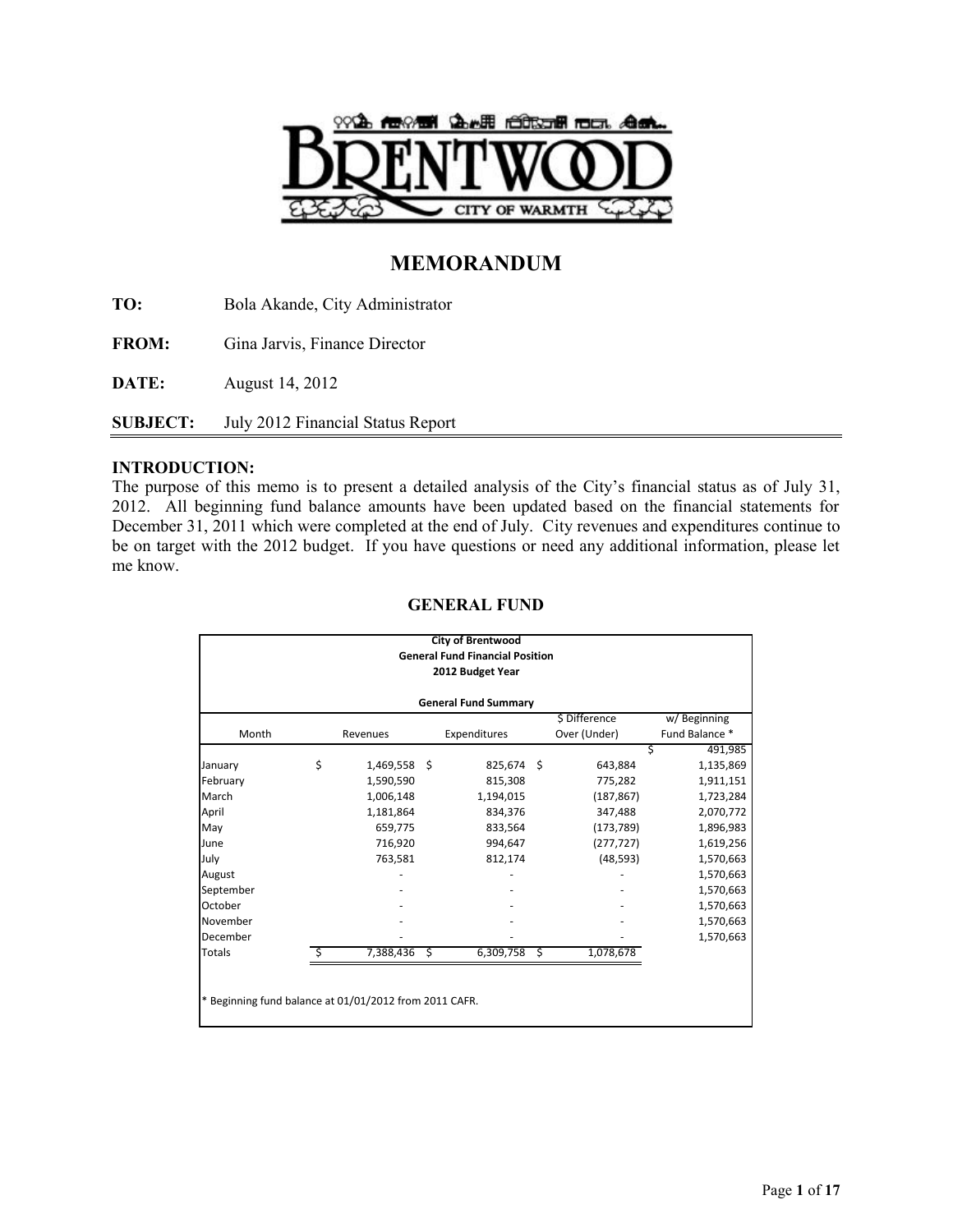#### **General Fund Revenue**

Total General Fund revenue through July 2012 is ahead of 2011 and about \$519k higher than the 2012 budget. The following section provides detail information for the City's General Fund revenue.

#### **Total Revenue:**



## **Taxes:**

Ad valorem tax revenue is posted to the General Fund in November. Year to date sales tax revenue is on pace with 2011 and is tracking higher than the 2012 budget through July. Utility tax revenue continues to improve as expected and is now almost on target with the 2012 budget at 56.07%. It appears that utility tax revenue related to gas will come in significantly less than 2011 due to the mild winter while we anticipate utility tax revenue related to electric to increase over the summer months as a result of the extreme summer heat we are experiencing. Other tax revenue includes the road  $\&$  bridge tax, financial institution tax, railroad & utility tax, state motor fuel tax and cigarette tax. These taxes combined are slightly below budget 52.51%.

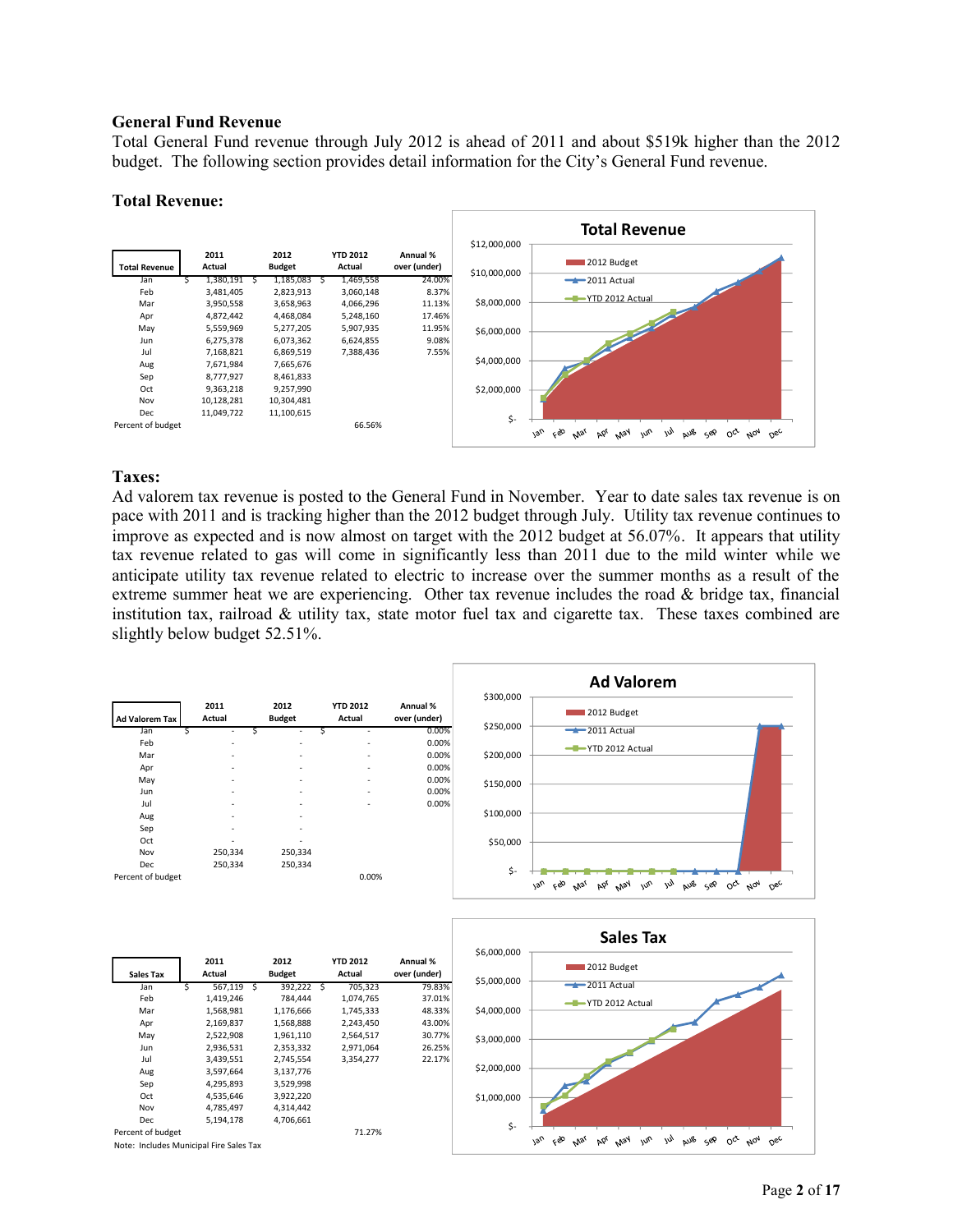



#### **Licenses and Permits:**

Business license revenue is right on target with last year and the 2012 budget. Building permits are still down compared to the 2012 budget and staff is currently in the process of analyzing this revenue as compared with 2011. We anticipated a hotel and new commercial building to break ground in 2012, but it looks as though it will be next year before this happens. Other license and permit revenue includes liquor licenses, automobile licenses, occupancy permits, planning/zoning applications, electrical permits and plumbing permits. These revenue sources are no longer tracking higher than 2011 but still reflect 74.60% of the 2012 budget.

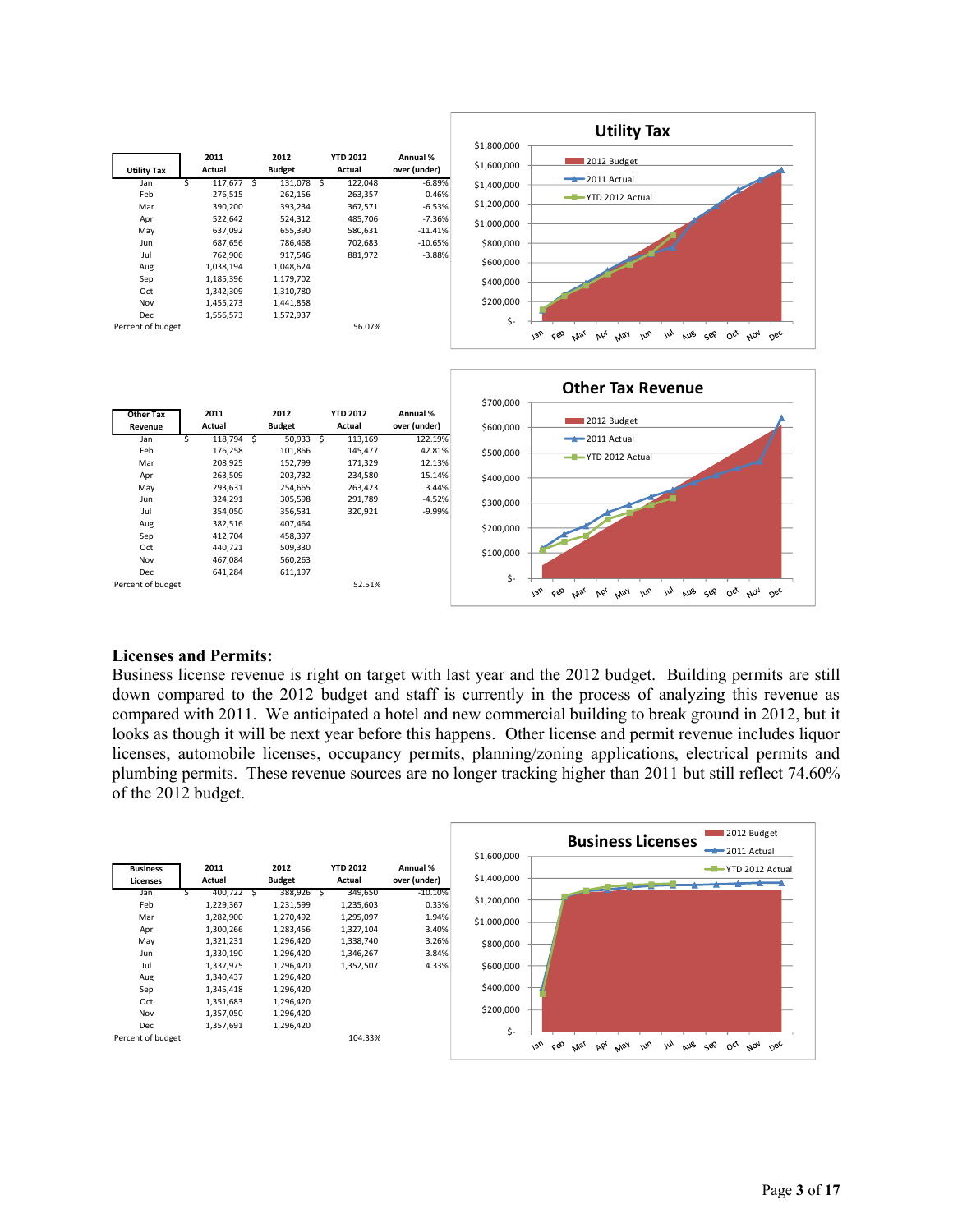



#### **Fines and Forfeitures:**

Fines and forfeitures continue to be coming in less than anticipated in the 2012 Budget at only 48.22% and are below 2011 levels. During the month of April, we were able to determine that the number of tickets issued through March was less than the prior year which would explain the revenue decline. A  $2^{nd}$ traffic officer started in May and the number of tickets issued has increased since that time. We are also now starting to see the monthly revenue increase as a result of the increase in tickets issued.

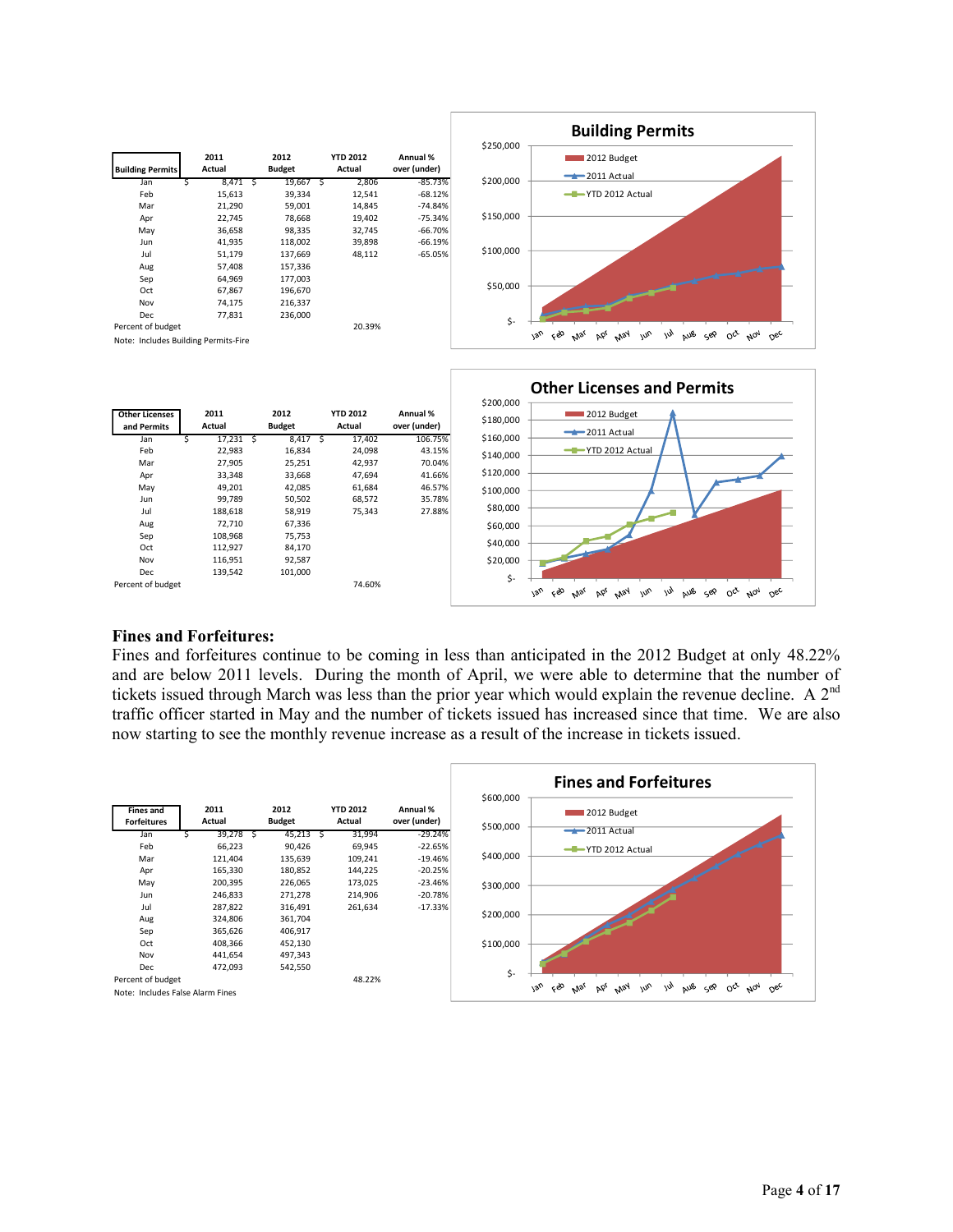#### **Intergovernmental:**

Intergovernmental revenue includes anticipated grant revenue, revenue from the library and the City of Rock Hill. In April, we made an accounting change to move reimbursements from the DEA to intergovernmental revenue. Previously this revenue was posted directly to the police department overtime account. In the overtime analysis, you will see that this accounting change resulted in an increase in police overtime which now reflects actual costs for overtime in the department. It is important to note that a portion of the overtime is funded by the DEA. Total year to date revenue is 112.58% of the 2012 budget.



#### **Charges for Services:**

Charges for services include revenue from parks and recreation, garbage and public safety services. Year to date, this revenue source is falling below 2011 and below budget at 47.48%. An analysis of this revenue shows that there is \$19,800 of golf tournament revenue in the budget that we will not receive. In addition there is a new line item for \$24,000 in property rental revenue with no actual revenue source determined. Otherwise, we anticipate the other revenue items to come in at or near the 2012 budget.

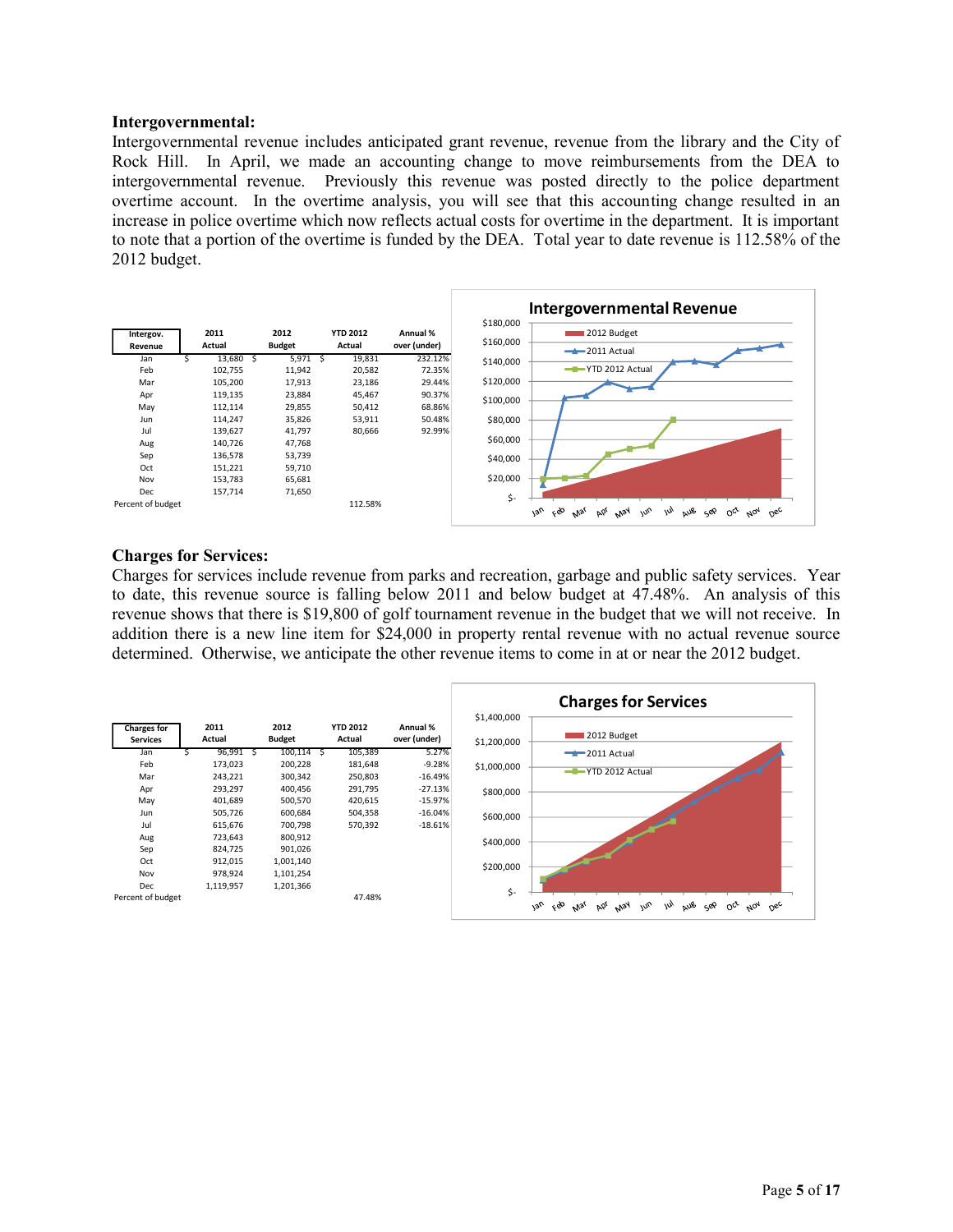#### **Investment Income:**

Investment income from the City's money market account will now be posted monthly. Further analysis and development of an investment program is still to come.



#### **Miscellaneous:**

The 2012 budget for miscellaneous revenue includes TIF reimbursements, TDD collection fees, and a litigation settlement. These revenues total \$432,000 and will not come in steadily on a monthly basis. In April, we received the 2011 TIF Reimbursement in the amount of \$357k.

| <b>Miscellaneous</b><br>Revenue | 2011<br>Actual | 2012<br><b>Budget</b> |     | <b>YTD 2012</b><br>Actual | Annual %<br>over (under) |
|---------------------------------|----------------|-----------------------|-----|---------------------------|--------------------------|
| Jan                             | 152S           | 40,042                | - 5 | 1,922                     | $-95.20%$                |
| Feb                             | (737)          | 80.084                |     | 32,101                    | $-59.92%$                |
| Mar                             | (19,708)       | 120,126               |     | 44.938                    | $-62.59%$                |
| Apr                             | (17, 979)      | 160,168               |     | 407,347                   | 154.32%                  |
| May                             | (15, 324)      | 200.210               |     | 420.141                   | 109.85%                  |
| Jun                             | (12, 250)      | 240,252               |     | 428,928                   | 78.53%                   |
| Jul                             | (9,055)        | 280,294               |     | 439,691                   | 56.87%                   |
| Aug                             | (6,619)        | 320,336               |     |                           |                          |
| Sep                             | 37,151         | 360,378               |     |                           |                          |
| Oct                             | 39,964         | 400.420               |     |                           |                          |
| Nov                             | 47,057         | 440,462               |     |                           |                          |
| Dec                             | 64.487         | 480,500               |     |                           |                          |
| Percent of budget               |                |                       |     | 91.51%                    |                          |

Note: Includes TIF Reimbursements, TDD Collections Fees and Comm Litigation Settlement

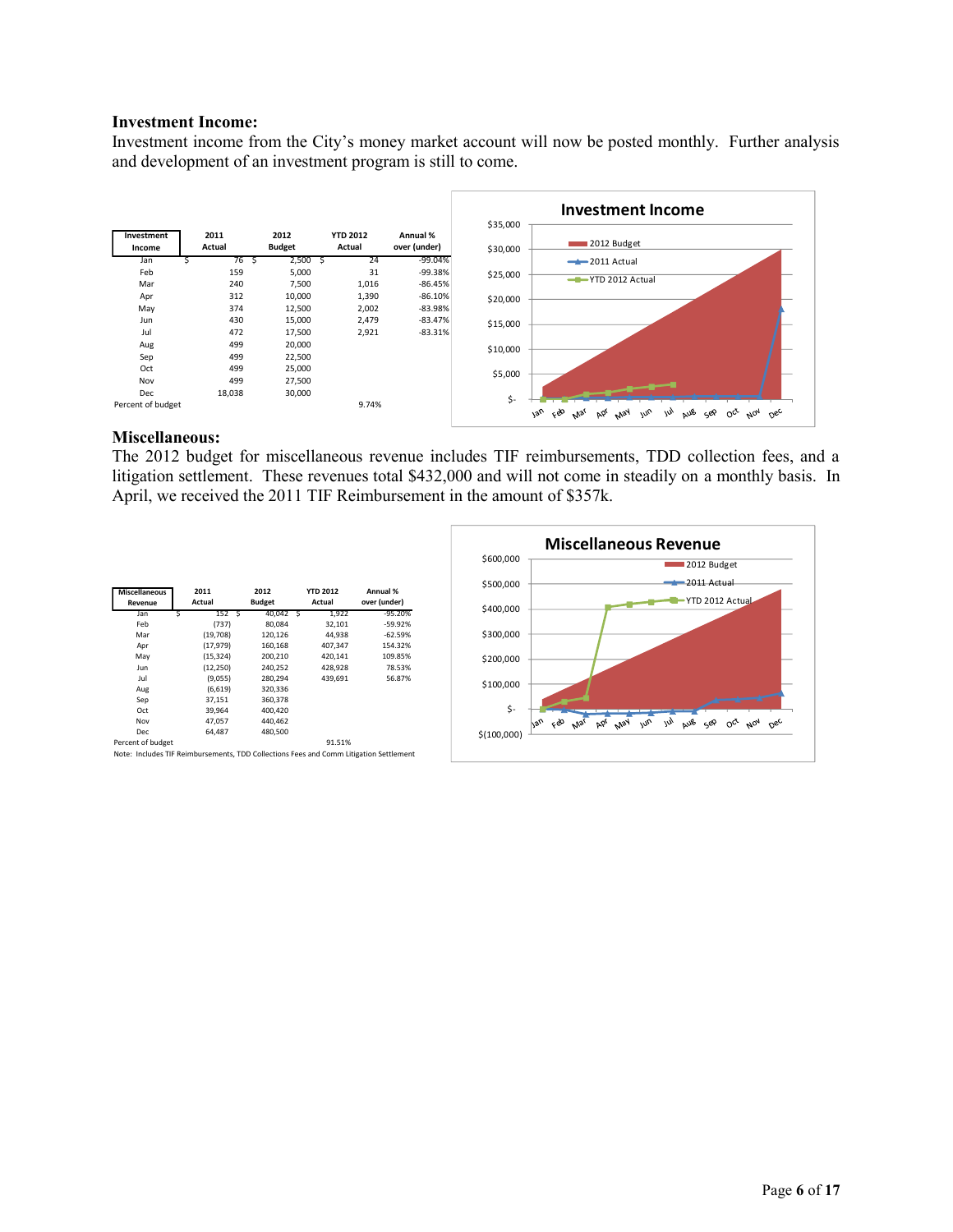## **Expenditures**

Total year to date General Fund expenditures through July 2012 are still slightly higher than July 2011 but are right on target at 57.18% of the 2012 budget. The following section provides detailed information for the City's General Fund expenditures.

## **Total Expenditures:**



## **Administration:**

Administration department expenditures in 2012 will be higher than in 2011 because related Municipal Operating costs were moved to Administration in 2012. Year to date expenditures have leveled out in recent months as this department has realized some savings to offset a payout for a long term city employee that occurred in January. However, we will continue to monitor this department to make sure it stays on target and that there are no budget problems that need to be addressed.

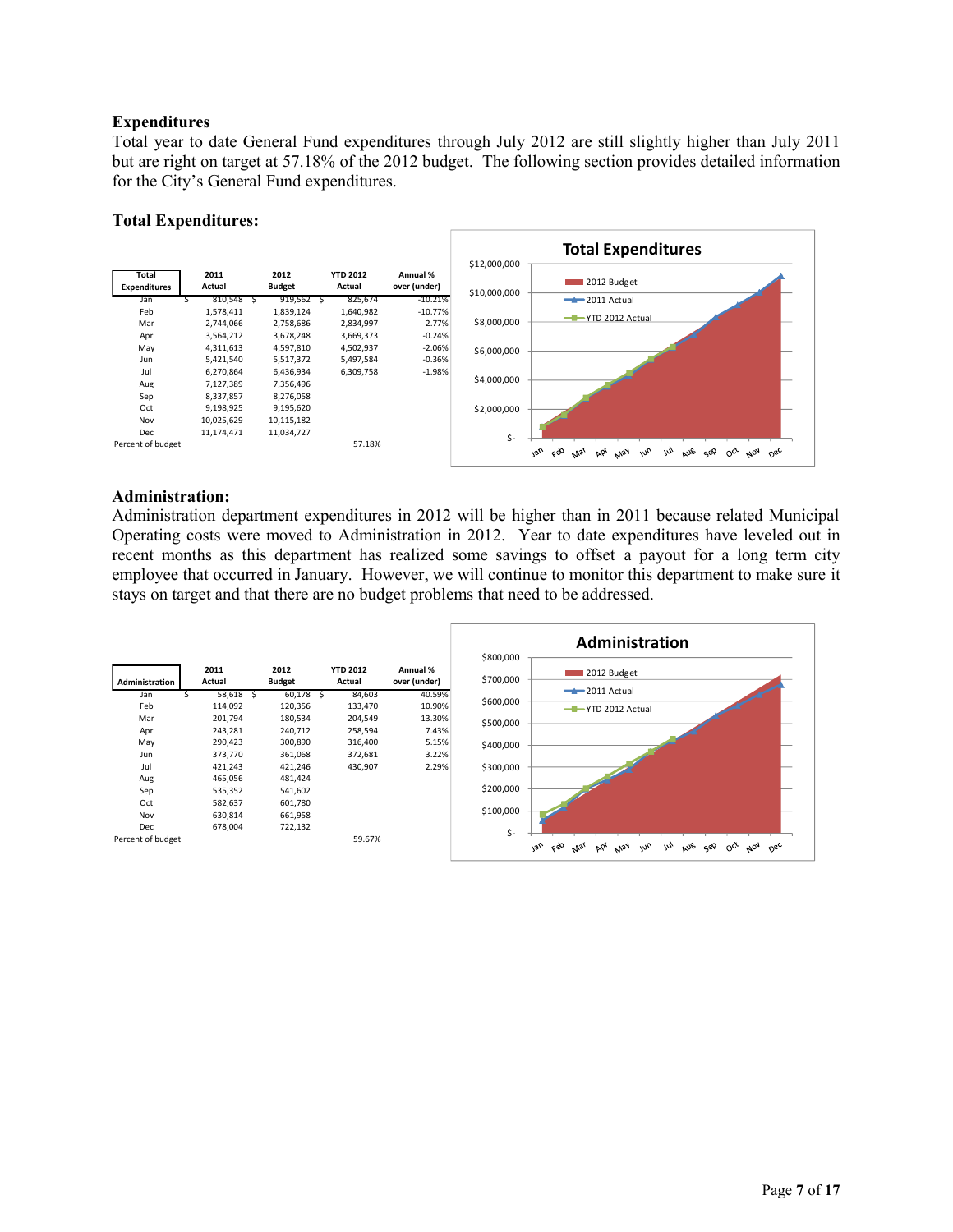## **Police:**

Police department expenditures in 2012 will be higher than in 2011 because related Municipal Operating costs were moved to Police in 2012. The Police department expenditures for July are right on target with the 2012 budget.



#### **Police Seizure Funds:**

An accounting change was made in April to create a separate division in the General Fund for budgeting and expending police seizure funds. Previously, these expenditures were posted against the seized property revenue account. This resulted in difficulty in reporting actual revenue and expenditures related to the seizure funds and these expenditures were not being properly budgeted. In the future, the police department will budget for the use of seizure funds each year during the budget process. Later this year, a budget amendment will be submitted to budget for the expenditure of seizure funds in 2012.

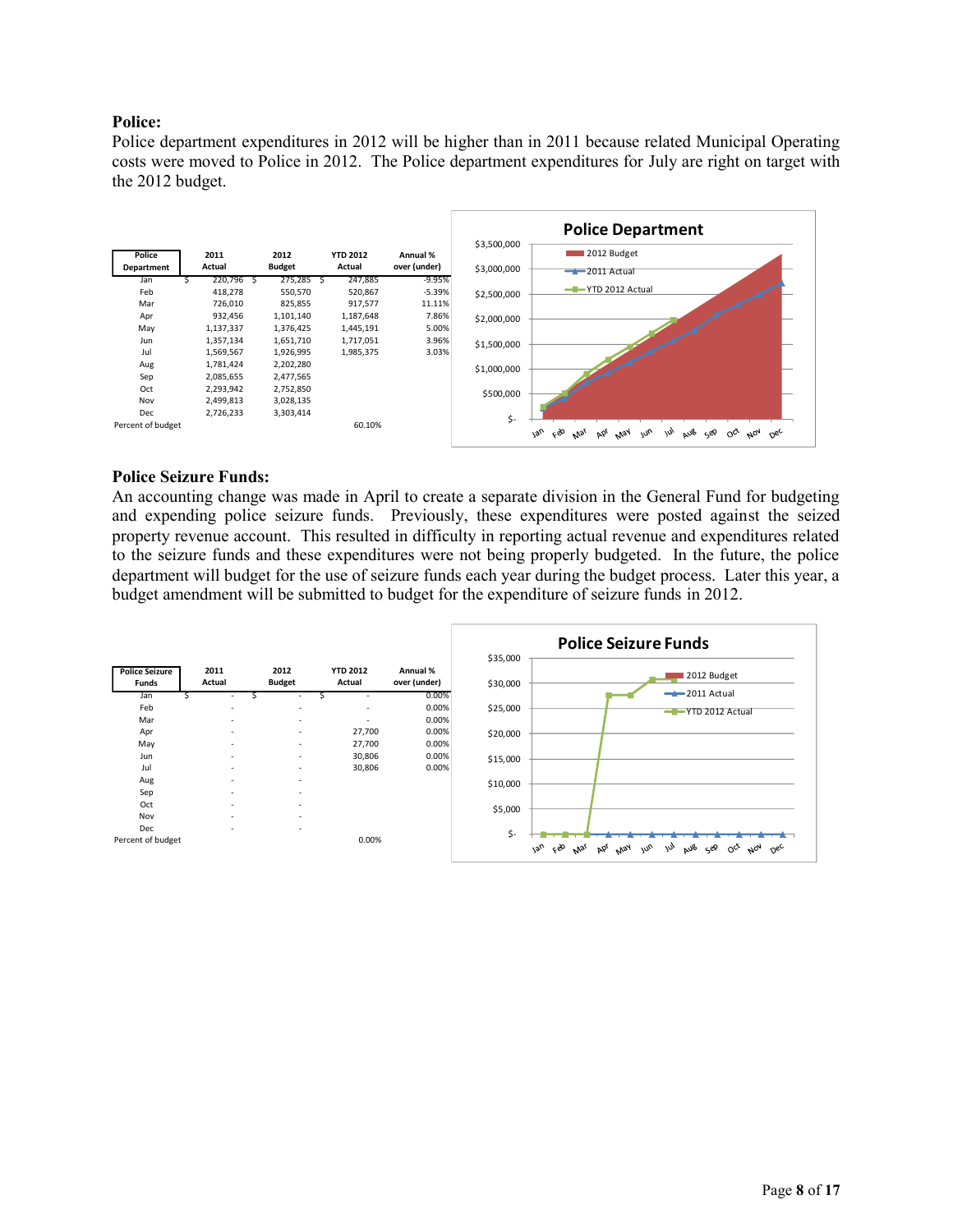## **Fire:**

Fire department expenditures in 2012 will be higher than in 2011 because related Municipal Operating costs were moved to Fire in 2012. The Fire department expenditures for July are right on target with the 2012 budget.



#### **Public Works:**

Public Works department expenditures in 2012 will be higher than in 2011 because related Municipal Operating costs were moved to Public Works in 2012. The Public Works department expenditures for July are below the 2012 budget at 50.55% reflecting potential savings to the General Fund.

|                                   |                |                       |                           |                          |                            | <b>Public Works Department</b>                                                                                       |
|-----------------------------------|----------------|-----------------------|---------------------------|--------------------------|----------------------------|----------------------------------------------------------------------------------------------------------------------|
| <b>Public Works</b><br>Department | 2011<br>Actual | 2012<br><b>Budget</b> | <b>YTD 2012</b><br>Actual | Annual %<br>over (under) | \$2,000,000<br>\$1,800,000 | 2012 Budget<br>$-2011$ Actual                                                                                        |
| Jan                               | 56,852         | 146,272               | 107,292                   | $-26.65%$                | \$1,600,000                |                                                                                                                      |
| Feb                               | 117,845        | 292,544               | 215,991                   | $-26.17%$                | \$1,400,000                | -T-YTD 2012 Actual                                                                                                   |
| Mar                               | 198,397        | 438,816               | 391,558                   | $-10.77%$                |                            |                                                                                                                      |
| Apr                               | 254,672        | 585,088               | 514,480                   | $-12.07%$                | \$1,200,000                |                                                                                                                      |
| May                               | 310,425        | 731,360               | 634,371                   | $-13.26%$                | \$1,000,000                |                                                                                                                      |
| Jun                               | 368,547        | 877,632               | 764,913                   | $-12.84%$                |                            |                                                                                                                      |
| Jul                               | 424,901        | 1,023,904             | 887,230                   | $-13.35%$                | \$800,000                  |                                                                                                                      |
| Aug                               | 479,858        | 1,170,176             |                           |                          | \$600,000                  |                                                                                                                      |
| Sep                               | 560,052        | 1,316,448             |                           |                          |                            |                                                                                                                      |
| Oct                               | 614,558        | 1,462,720             |                           |                          | \$400,000                  |                                                                                                                      |
| Nov                               | 674,571        | 1,608,992             |                           |                          | \$200,000                  |                                                                                                                      |
| Dec                               | 729,294        | 1,755,262             |                           |                          | \$-                        |                                                                                                                      |
| Percent of budget                 |                |                       | 50.55%                    |                          |                            | çèo<br>$180^{\circ}$<br>$\omega_{\nu}$<br><b>Pb</b><br>May<br>m<br>aus<br>$\mu_{04}$<br>حوه<br>οČ<br>$O_{6c}$<br>Mai |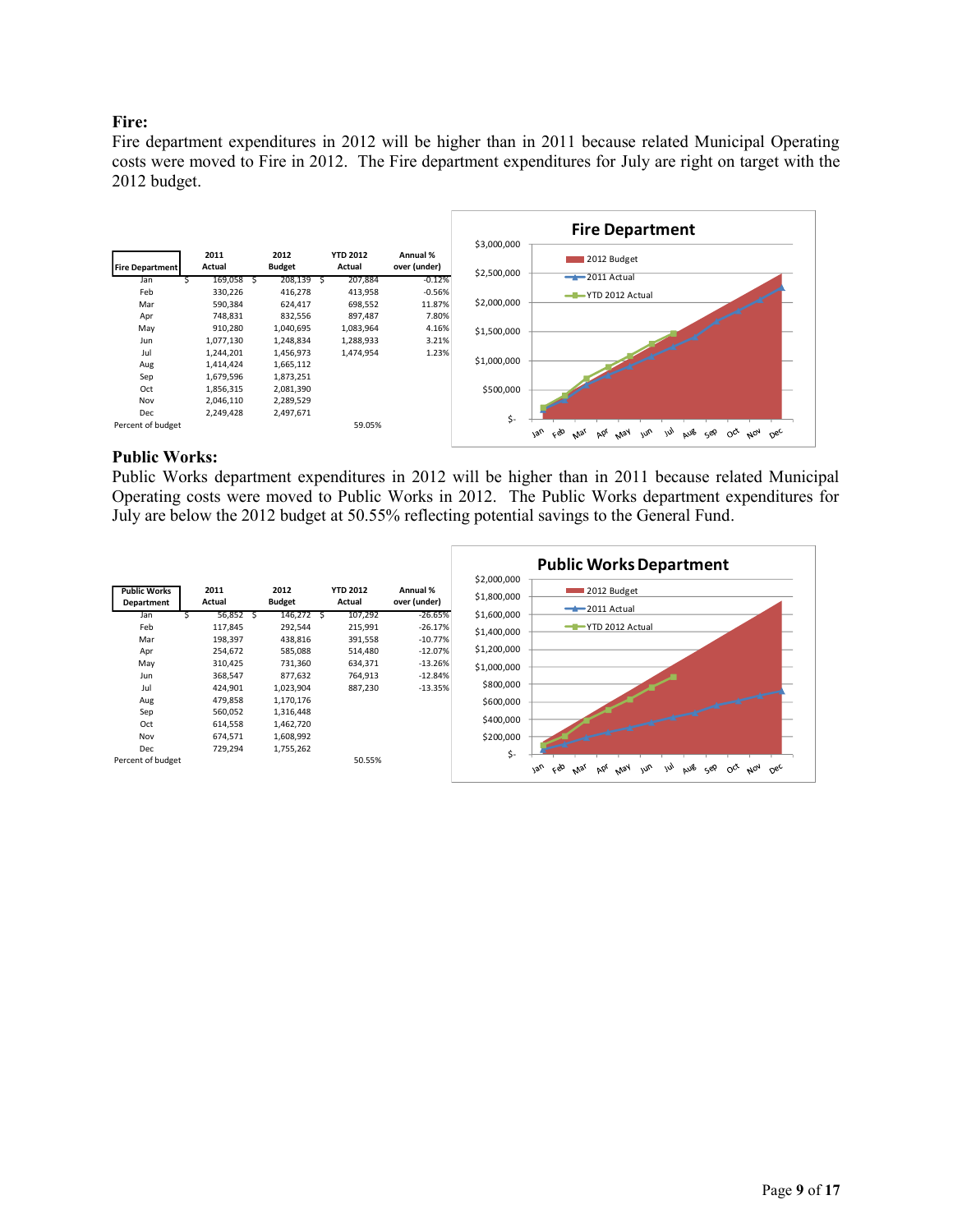## **Planning and Development:**

Planning and Development department expenditures in 2012 will be higher than in 2011 because related Municipal Operating costs were moved to Planning and Development in 2012. The Planning and Development department expenditures for July are right on target with the 2012 budget.



## **Sanitation:**

Sanitation department expenditures for July are right on target with the 2012 budget.



## **Community Services:**

Community Services expenditures fluctuate from month to month depending upon activities such as the Brentwood Days festival and other community events. The Community Services expenditures for July are below the 2012 budget at 47.24% reflecting potential savings to the General Fund. The \$19,800 in the budget for the golf tournament will not be spent as this event will not be held in 2012.

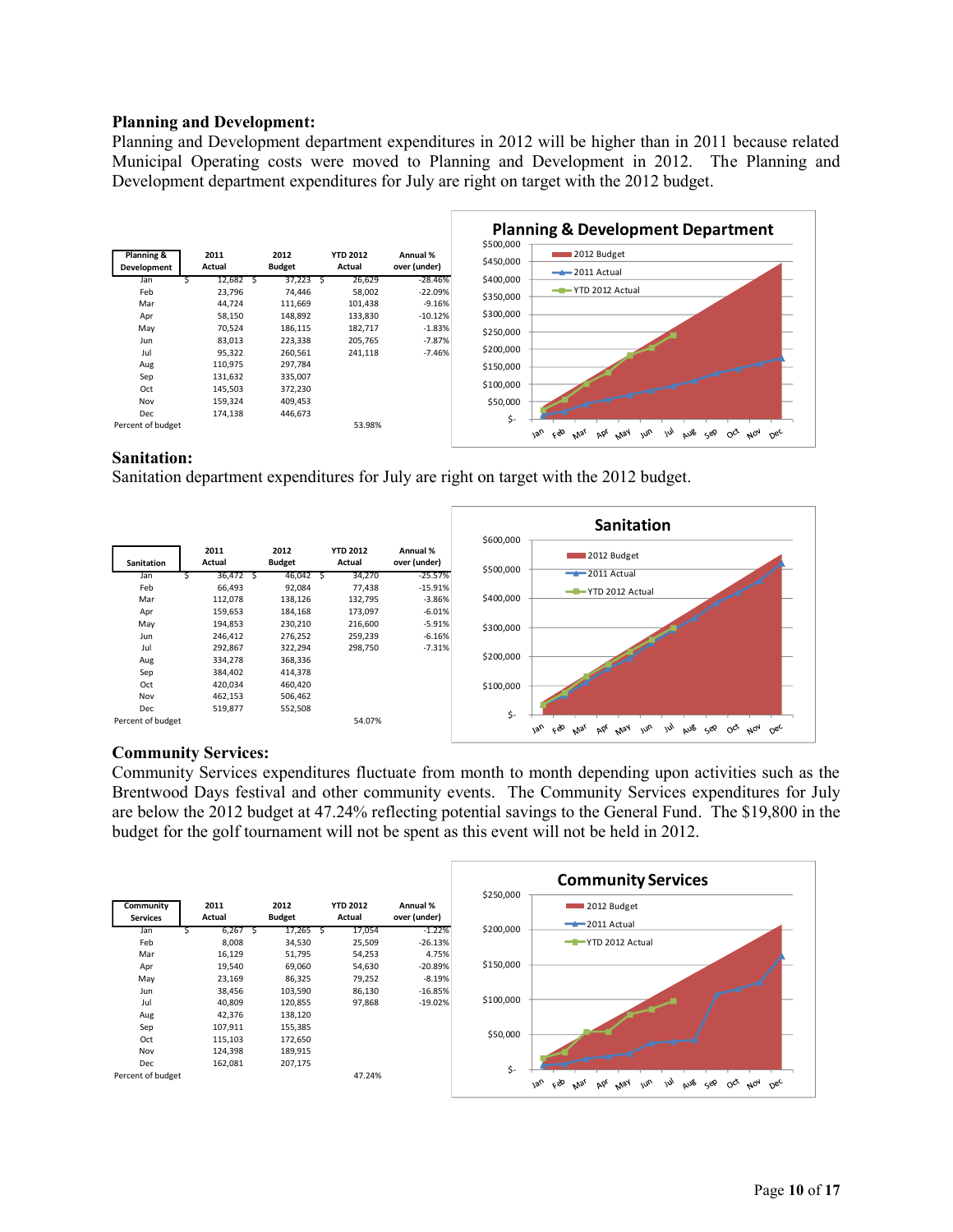## **Legislative:**

Legislative department expenditures in 2012 will be higher than in 2011 because related Municipal Operating costs were moved to Legislative in 2012. The Legislative department expenditures for July are right on target with the 2012 budget.



## **Judicial:**

Judicial department expenditures in 2012 will be higher than in 2011 because related Municipal Operating costs were moved to Judicial in 2012. The Judicial department expenditures for July are below the 2012 budget at 47.93% reflecting potential savings to the General Fund.



## **Municipal Operating:**

Municipal Operating expenditures in 2012 will be much less than in 2011 because many Municipal Operating costs related to specific departments were moved to those departments in 2012. The Municipal Operating expenditures for July are right on target with the 2012 budget.

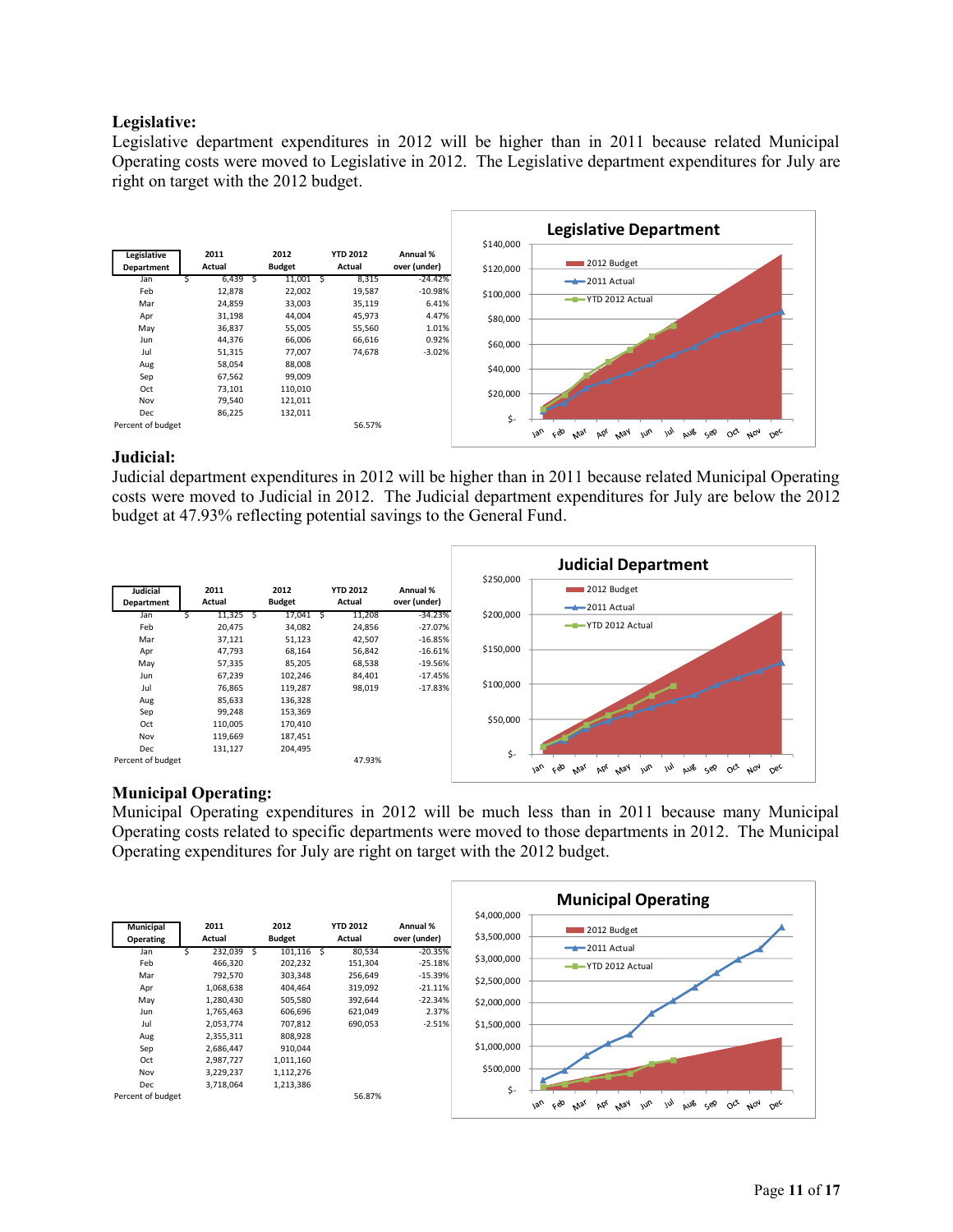## **OTHER CITY FUNDS**

#### **Police and Fire Pension Fund**

| 2012 Budget Year<br><b>Police and Fire Pension Fund Summary</b><br>\$ Difference<br>Over (Under)<br>Month<br>Expenditures<br>Revenues<br>S<br>\$<br>\$<br>18,714 \$<br>18,714<br>January<br>February<br>1,109,640<br>192,139<br>917,501<br>March<br>666,534<br>90,530<br>576,004<br>April<br>336,505<br>84,639<br>251,866<br>May<br>(35,076)<br>87,250<br>(122, 326)<br>(1,042,222)<br>(1, 296, 057)<br>June<br>253,835<br>July<br>367,768<br>90,832<br>276,936<br>August<br>September<br>October<br>November<br>December<br>1,421,863<br>Totals<br>S<br>799,225<br>622,638<br>-\$<br>-S |            |                     |  |  |  | <b>City of Brentwood</b><br><b>Police and Fire Pension Fund Financial Position</b> |  |  |  |  |  |  |  |  |
|------------------------------------------------------------------------------------------------------------------------------------------------------------------------------------------------------------------------------------------------------------------------------------------------------------------------------------------------------------------------------------------------------------------------------------------------------------------------------------------------------------------------------------------------------------------------------------------|------------|---------------------|--|--|--|------------------------------------------------------------------------------------|--|--|--|--|--|--|--|--|
|                                                                                                                                                                                                                                                                                                                                                                                                                                                                                                                                                                                          |            |                     |  |  |  |                                                                                    |  |  |  |  |  |  |  |  |
|                                                                                                                                                                                                                                                                                                                                                                                                                                                                                                                                                                                          |            |                     |  |  |  |                                                                                    |  |  |  |  |  |  |  |  |
|                                                                                                                                                                                                                                                                                                                                                                                                                                                                                                                                                                                          |            | W/Beginning         |  |  |  |                                                                                    |  |  |  |  |  |  |  |  |
|                                                                                                                                                                                                                                                                                                                                                                                                                                                                                                                                                                                          |            | <b>Fund Balance</b> |  |  |  |                                                                                    |  |  |  |  |  |  |  |  |
|                                                                                                                                                                                                                                                                                                                                                                                                                                                                                                                                                                                          | 24,717,892 |                     |  |  |  |                                                                                    |  |  |  |  |  |  |  |  |
|                                                                                                                                                                                                                                                                                                                                                                                                                                                                                                                                                                                          | 24,736,606 |                     |  |  |  |                                                                                    |  |  |  |  |  |  |  |  |
|                                                                                                                                                                                                                                                                                                                                                                                                                                                                                                                                                                                          | 25,654,107 |                     |  |  |  |                                                                                    |  |  |  |  |  |  |  |  |
|                                                                                                                                                                                                                                                                                                                                                                                                                                                                                                                                                                                          | 26,230,111 |                     |  |  |  |                                                                                    |  |  |  |  |  |  |  |  |
|                                                                                                                                                                                                                                                                                                                                                                                                                                                                                                                                                                                          | 26,481,977 |                     |  |  |  |                                                                                    |  |  |  |  |  |  |  |  |
|                                                                                                                                                                                                                                                                                                                                                                                                                                                                                                                                                                                          | 26,359,651 |                     |  |  |  |                                                                                    |  |  |  |  |  |  |  |  |
|                                                                                                                                                                                                                                                                                                                                                                                                                                                                                                                                                                                          | 25,063,594 |                     |  |  |  |                                                                                    |  |  |  |  |  |  |  |  |
|                                                                                                                                                                                                                                                                                                                                                                                                                                                                                                                                                                                          | 25,340,530 |                     |  |  |  |                                                                                    |  |  |  |  |  |  |  |  |
|                                                                                                                                                                                                                                                                                                                                                                                                                                                                                                                                                                                          | 25,340,530 |                     |  |  |  |                                                                                    |  |  |  |  |  |  |  |  |
|                                                                                                                                                                                                                                                                                                                                                                                                                                                                                                                                                                                          | 25,340,530 |                     |  |  |  |                                                                                    |  |  |  |  |  |  |  |  |
|                                                                                                                                                                                                                                                                                                                                                                                                                                                                                                                                                                                          | 25,340,530 |                     |  |  |  |                                                                                    |  |  |  |  |  |  |  |  |
|                                                                                                                                                                                                                                                                                                                                                                                                                                                                                                                                                                                          | 25,340,530 |                     |  |  |  |                                                                                    |  |  |  |  |  |  |  |  |
|                                                                                                                                                                                                                                                                                                                                                                                                                                                                                                                                                                                          | 25,340,530 |                     |  |  |  |                                                                                    |  |  |  |  |  |  |  |  |
|                                                                                                                                                                                                                                                                                                                                                                                                                                                                                                                                                                                          |            |                     |  |  |  |                                                                                    |  |  |  |  |  |  |  |  |
|                                                                                                                                                                                                                                                                                                                                                                                                                                                                                                                                                                                          |            |                     |  |  |  |                                                                                    |  |  |  |  |  |  |  |  |
|                                                                                                                                                                                                                                                                                                                                                                                                                                                                                                                                                                                          |            |                     |  |  |  |                                                                                    |  |  |  |  |  |  |  |  |
| * Beginning fund balance at 01/01/2012 from 2011 CAFR.                                                                                                                                                                                                                                                                                                                                                                                                                                                                                                                                   |            |                     |  |  |  |                                                                                    |  |  |  |  |  |  |  |  |

The Police and Fire Pension Fund is presented for information purposes only. The Police and Firefighters Pension Plan Board of Trustees oversee this fund. The Police and Fire Pension Fund activity for June was posted in July. Market values recovered some in June which is reflected as an increase in revenue to the fund. There were no retirement payouts in June. We continue to track well above the 2012 budget due to retirements earlier in the year.

| <b>Police and Fire</b><br>Pension |   | 2011<br>Actual |   | 2012<br><b>Budget</b> |   | <b>YTD 2012</b><br>Actual | Annual %<br>over (under) |
|-----------------------------------|---|----------------|---|-----------------------|---|---------------------------|--------------------------|
| Jan                               | Ś | 25,526         | Ś | 58.075                | Ŝ | 18.714                    | $-67.78%$                |
| Feb                               |   | 341.941        |   | 116.150               |   | 1.128.354                 | 871.46%                  |
| Mar                               |   | 761.347        |   | 174.225               |   | 1.794.888                 | 930.21%                  |
| Apr                               |   | 710,157        |   | 232,300               |   | 2,131,393                 | 817.52%                  |
| May                               |   | 1,265,356      |   | 290,375               |   | 2,096,317                 | 621.93%                  |
| Jun                               |   | 1.244.868      |   | 348.450               |   | 1.054.095                 | 202.51%                  |
| Jul                               |   | 998.384        |   | 406.525               |   | 1.421.863                 | 249.76%                  |
| Aug                               |   | 766,870        |   | 464.600               |   |                           |                          |
| Sep                               |   | (32.717)       |   | 522.675               |   |                           |                          |
| Oct                               |   | (941, 684)     |   | 580,750               |   |                           |                          |
| Nov                               |   | 1.464.812      |   | 1,816,113             |   |                           |                          |
| <b>Dec</b>                        |   | 1,192,021      |   | 1,874,183             |   |                           |                          |
| Percent of budget                 |   |                |   |                       |   | 75.87%                    |                          |

Note: Fluctuations are due to changes in investment market values from month to month.

| <b>Police and Fire</b><br>Pension | 2011<br>Actual | 2012<br><b>Budget</b> | <b>YTD 2012</b><br>Actual | Annual %<br>over (under) |
|-----------------------------------|----------------|-----------------------|---------------------------|--------------------------|
| Jan                               | Ś<br>٠         | Ś<br>۰                | Ś<br>۰                    | #DIV/0!                  |
| Feb                               | 74.752         | 64,545                | 192,139                   | 197.68%                  |
| Mar                               | 273.181        | 129.090               | 282.669                   | 118.97%                  |
| Apr                               | 344.646        | 193,635               | 367,308                   | 89.69%                   |
| May                               | 426.841        | 258,180               | 454.558                   | 76.06%                   |
| Jun                               | 510.619        | 322.725               | 708.393                   | 119.50%                  |
| Jul                               | 663,475        | 387,270               | 799,225                   | 106.37%                  |
| Aug                               | 2.750.571      | 451.815               |                           |                          |
| Sep                               | 2,933,593      | 516,360               |                           |                          |
| Oct                               | 3.017.637      | 580.905               |                           |                          |
| Nov                               | 3.094.675      | 645.450               |                           |                          |
| Dec.                              | 1.302.519      | 710.000               |                           |                          |
| Percent of budget                 |                |                       | 112.57%                   |                          |

Note: Large fluctuations in 2011 relate to an error in Aug. 2011 corrected in Dec. 2011 (\$2 mil)

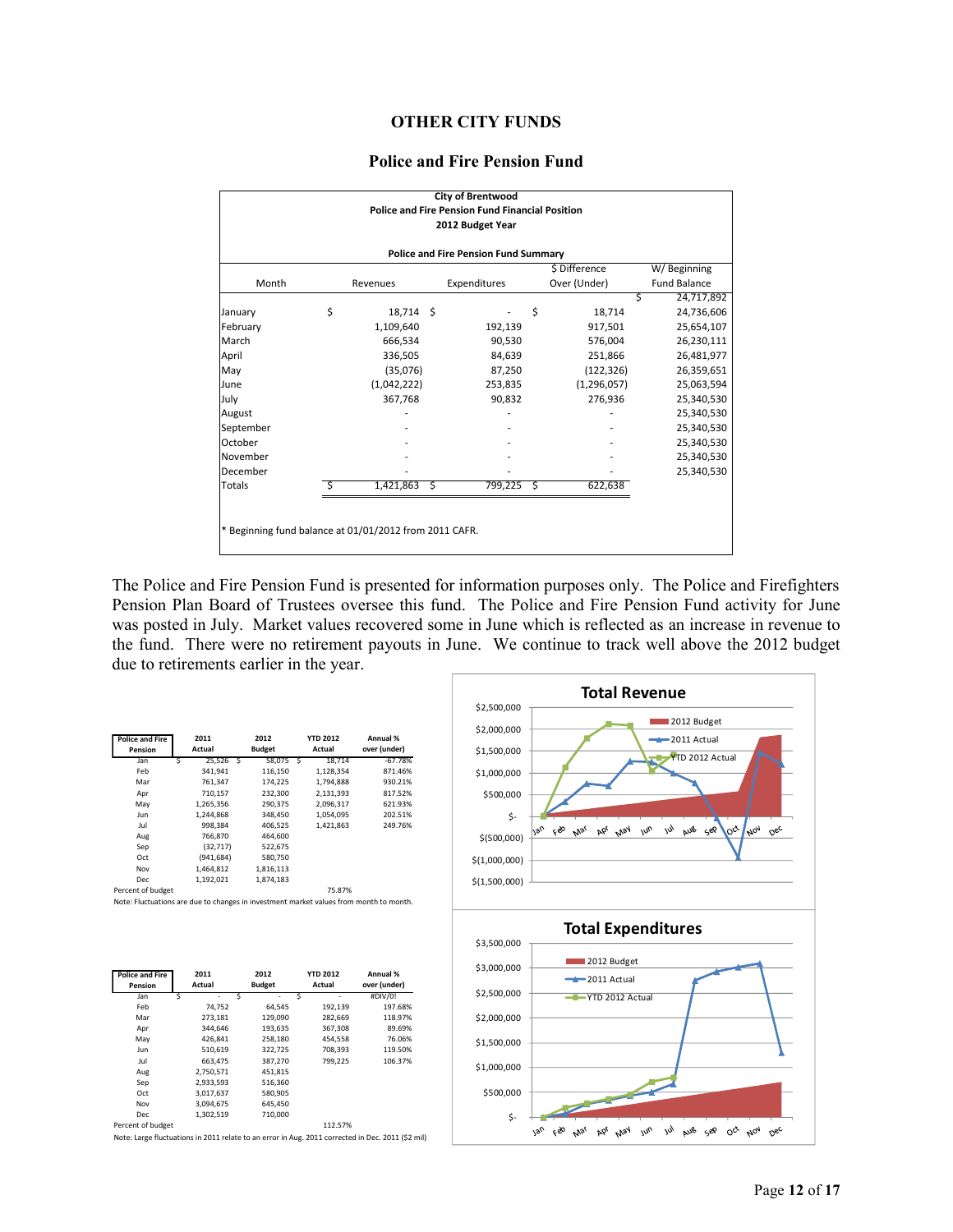## **Library Fund**

| <b>City of Brentwood</b><br><b>Library Fund Financial Position</b><br>2012 Budget Year<br><b>Library Fund Summary</b> |    |            |   |              |     |              |                     |  |  |  |
|-----------------------------------------------------------------------------------------------------------------------|----|------------|---|--------------|-----|--------------|---------------------|--|--|--|
|                                                                                                                       |    |            |   |              |     |              |                     |  |  |  |
| Month                                                                                                                 |    | Revenues   |   | Expenditures |     | Over (Under) | <b>Fund Balance</b> |  |  |  |
|                                                                                                                       |    |            |   |              |     |              | 326,595<br>\$       |  |  |  |
| January                                                                                                               | \$ | $2,930$ \$ |   | $16,817$ \$  |     | (13, 887)    | 312,708             |  |  |  |
| February                                                                                                              |    | 1,983      |   | 34,379       |     | (32, 396)    | 280,312             |  |  |  |
| March                                                                                                                 |    | 864        |   | 60,528       |     | (59, 664)    | 220,648             |  |  |  |
| April                                                                                                                 |    | 1,207      |   | 28,503       |     | (27, 296)    | 193,352             |  |  |  |
| May                                                                                                                   |    | 3,503      |   | 36,231       |     | (32, 728)    | 160,624             |  |  |  |
| June                                                                                                                  |    | 1,525      |   | 34,130       |     | (32, 605)    | 128,019             |  |  |  |
| July                                                                                                                  |    | 1,908      |   | 35,841       |     | (33, 933)    | 94,086              |  |  |  |
| August                                                                                                                |    |            |   |              |     |              | 94,086              |  |  |  |
| September                                                                                                             |    |            |   |              |     |              | 94,086              |  |  |  |
| October                                                                                                               |    |            |   |              |     |              | 94,086              |  |  |  |
| November                                                                                                              |    |            |   |              |     |              | 94,086              |  |  |  |
| December                                                                                                              |    |            |   |              |     |              | 94,086              |  |  |  |
| <b>Totals</b>                                                                                                         | Ś  | 13,920     | Ŝ | 246,429      | -\$ | (232,509)    |                     |  |  |  |
| * Beginning fund balance at 01/01/2012 from 2011 CAFR.                                                                |    |            |   |              |     |              |                     |  |  |  |

The Library Fund is presented for information purposes only. The Library Board oversees the operations of the Library.

| Library           |   | 2011<br>Actual |   | 2012<br><b>Budget</b> |    | <b>YTD 2012</b><br>Actual | Annual %<br>over (under) |
|-------------------|---|----------------|---|-----------------------|----|---------------------------|--------------------------|
|                   |   |                |   |                       |    |                           |                          |
| Jan               | Ś | 1,519          | Ś | 3,159                 | ్వ | 2,930                     | $-7.25%$                 |
| Feb               |   | 2.242          |   | 6,318                 |    | 4,913                     | $-22.24%$                |
| Mar               |   | 3,596          |   | 9,477                 |    | 5,777                     | $-39.04%$                |
| Apr               |   | 4,751          |   | 12,636                |    | 6,984                     | $-44.73%$                |
| May               |   | 6,027          |   | 15,795                |    | 10,487                    | $-33.61%$                |
| Jun               |   | 9,599          |   | 18,954                |    | 12,012                    | $-36.63%$                |
| Jul               |   | 12,605         |   | 22,113                |    | 13,920                    | $-37.05%$                |
| Aug               |   | 13,940         |   | 25,272                |    |                           |                          |
| Sep               |   | 15,378         |   | 28,431                |    |                           |                          |
| Oct               |   | 17,200         |   | 31,590                |    |                           |                          |
| Nov               |   | 451,575        |   | 467,857               |    |                           |                          |
| Dec               |   | 461.307        |   | 471.010               |    |                           |                          |
| Percent of budget |   |                |   |                       |    | 2.96%                     |                          |





| Library           |   | 2011<br>Actual |   | 2012<br><b>Budget</b> | <b>YTD 2012</b><br>Actual | Annual %<br>over (under) |
|-------------------|---|----------------|---|-----------------------|---------------------------|--------------------------|
| Jan               | Ś | 33,270         | Ś | 38,018 \$             | 16,817                    | $-55.77%$                |
| Feb               |   | 61,496         |   | 76,036                | 51,196                    | $-32.67%$                |
| Mar               |   | 118,289        |   | 114.054               | 111,724                   | $-2.04%$                 |
| Apr               |   | 151,568        |   | 152,072               | 140.227                   | $-7.79%$                 |
| May               |   | 184.809        |   | 190.090               | 176.458                   | $-7.17%$                 |
| Jun               |   | 223,154        |   | 228,108               | 210,588                   | $-7.68%$                 |
| Jul               |   | 268,481        |   | 266,126               | 246.429                   | $-7.40%$                 |
| Aug               |   | 303,281        |   | 304.144               |                           |                          |
| Sep               |   | 364,873        |   | 342,162               |                           |                          |
| Oct               |   | 395,420        |   | 380,180               |                           |                          |
| Nov               |   | 424.161        |   | 418,198               |                           |                          |
| Dec               |   | 466.653        |   | 456,210               |                           |                          |
| Percent of budget |   |                |   |                       | 54.02%                    |                          |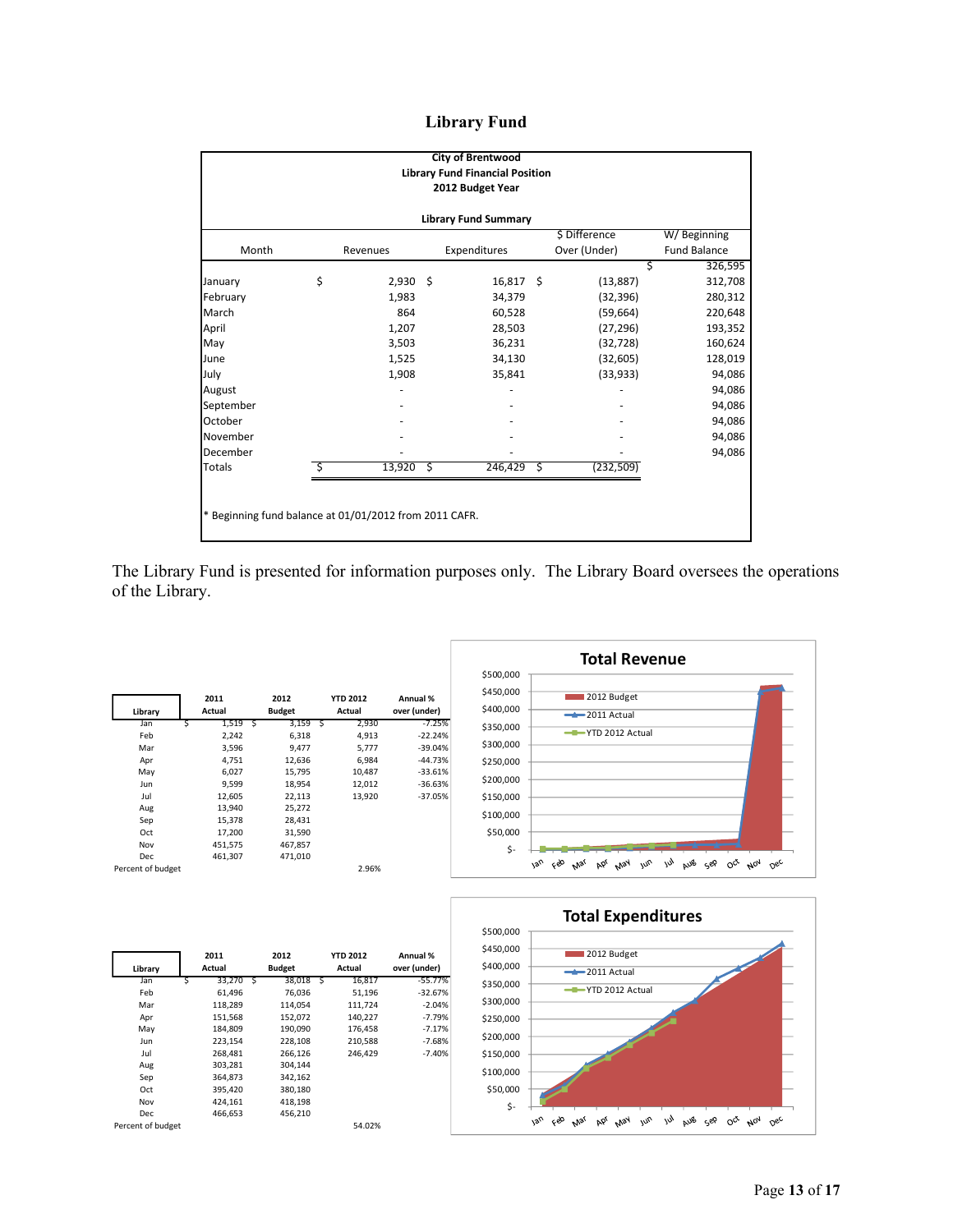|  | <b>Capital Improvements Fund</b> |  |
|--|----------------------------------|--|
|--|----------------------------------|--|

|                                                        |                  |            |    | <b>City of Brentwood</b>                            |   |              |                     |  |  |  |  |  |
|--------------------------------------------------------|------------------|------------|----|-----------------------------------------------------|---|--------------|---------------------|--|--|--|--|--|
|                                                        |                  |            |    | <b>Capital Improvements Fund Financial Position</b> |   |              |                     |  |  |  |  |  |
|                                                        | 2012 Budget Year |            |    |                                                     |   |              |                     |  |  |  |  |  |
| <b>Capital Improvements Fund Summary</b>               |                  |            |    |                                                     |   |              |                     |  |  |  |  |  |
| \$ Difference<br>W/Beginning                           |                  |            |    |                                                     |   |              |                     |  |  |  |  |  |
| Month                                                  |                  | Revenues   |    | Expenditures                                        |   | Over (Under) | <b>Fund Balance</b> |  |  |  |  |  |
|                                                        |                  |            |    |                                                     |   |              | 1,925,784<br>Ś      |  |  |  |  |  |
| January                                                | \$               | 171,303 \$ |    | 298,418 \$                                          |   | (127, 115)   | 1,798,669           |  |  |  |  |  |
| February                                               |                  | 119,764    |    | 18,644                                              |   | 101,120      | 1,899,789           |  |  |  |  |  |
| March                                                  |                  | 256,103    |    | 260,588                                             |   | (4, 485)     | 1,895,304           |  |  |  |  |  |
| April                                                  |                  | 182,068    |    | 15,532                                              |   | 166,536      | 2,061,840           |  |  |  |  |  |
| May                                                    |                  | 129,438    |    | 42,022                                              |   | 87,416       | 2,149,256           |  |  |  |  |  |
| June                                                   |                  | 192,322    |    | 124,193                                             |   | 68,129       | 2,217,385           |  |  |  |  |  |
| July                                                   |                  | 155,639    |    | 51,318                                              |   | 104,321      | 2,321,706           |  |  |  |  |  |
| August                                                 |                  |            |    |                                                     |   |              | 2,321,706           |  |  |  |  |  |
| September                                              |                  |            |    |                                                     |   |              | 2,321,706           |  |  |  |  |  |
| October                                                |                  |            |    |                                                     |   |              | 2,321,706           |  |  |  |  |  |
| November                                               |                  |            |    |                                                     |   |              | 2,321,706           |  |  |  |  |  |
| December                                               |                  |            |    |                                                     |   |              | 2,321,706           |  |  |  |  |  |
| <b>Totals</b>                                          |                  | 1,206,637  | \$ | 810,715                                             | Ŝ | 395,922      |                     |  |  |  |  |  |
|                                                        |                  |            |    |                                                     |   |              |                     |  |  |  |  |  |
|                                                        |                  |            |    |                                                     |   |              |                     |  |  |  |  |  |
| * Beginning fund balance at 01/01/2012 from 2011 CAFR. |                  |            |    |                                                     |   |              |                     |  |  |  |  |  |
|                                                        |                  |            |    |                                                     |   |              |                     |  |  |  |  |  |

Revenue for the Capital Improvements fund includes Ad valorem taxes, sales tax, grant revenue and investment income. Sales tax revenue for the Capital Improvements fund is on target with the 2012 budget. All other revenue sources will be coming in at various times throughout the year. The Capital Improvements expenditures are below 2011 and the 2012 budget. However, expenditures on a monthly basis will be high or low based on purchasing and construction activity.





| Capital             |   | 2011      |   | 2012          | <b>YTD 2012</b> | Annual %     |
|---------------------|---|-----------|---|---------------|-----------------|--------------|
| <b>Improvements</b> |   | Actual    |   | <b>Budget</b> | Actual          | over (under) |
| Jan                 | Ś | 422,155   | Ś | 220.277 S     | 298,418         | 35.47%       |
| Feb                 |   | 463,478   |   | 440,554       | 317,062         | $-28.03%$    |
| Mar                 |   | 690,118   |   | 660,831       | 577,650         | $-12.59%$    |
| Apr                 |   | 741,543   |   | 881,108       | 593,182         | $-32.68%$    |
| May                 |   | 756,398   |   | 1,101,385     | 635,204         | $-42.33%$    |
| Jun                 |   | 802,393   |   | 1,321,662     | 759,397         | $-42.54%$    |
| Jul                 |   | 840,673   |   | 1,541,939     | 810.715         | $-47.42%$    |
| Aug                 |   | 898,977   |   | 1,762,216     |                 |              |
| Sep                 |   | 1,087,621 |   | 1,982,493     |                 |              |
| Oct                 |   | 1,127,851 |   | 2,202,770     |                 |              |
| Nov                 |   | 1,211,310 |   | 2,423,047     |                 |              |
| Dec                 |   | 1,314,056 |   | 2,643,325     |                 |              |
| Percent of budget   |   |           |   |               | 30.67%          |              |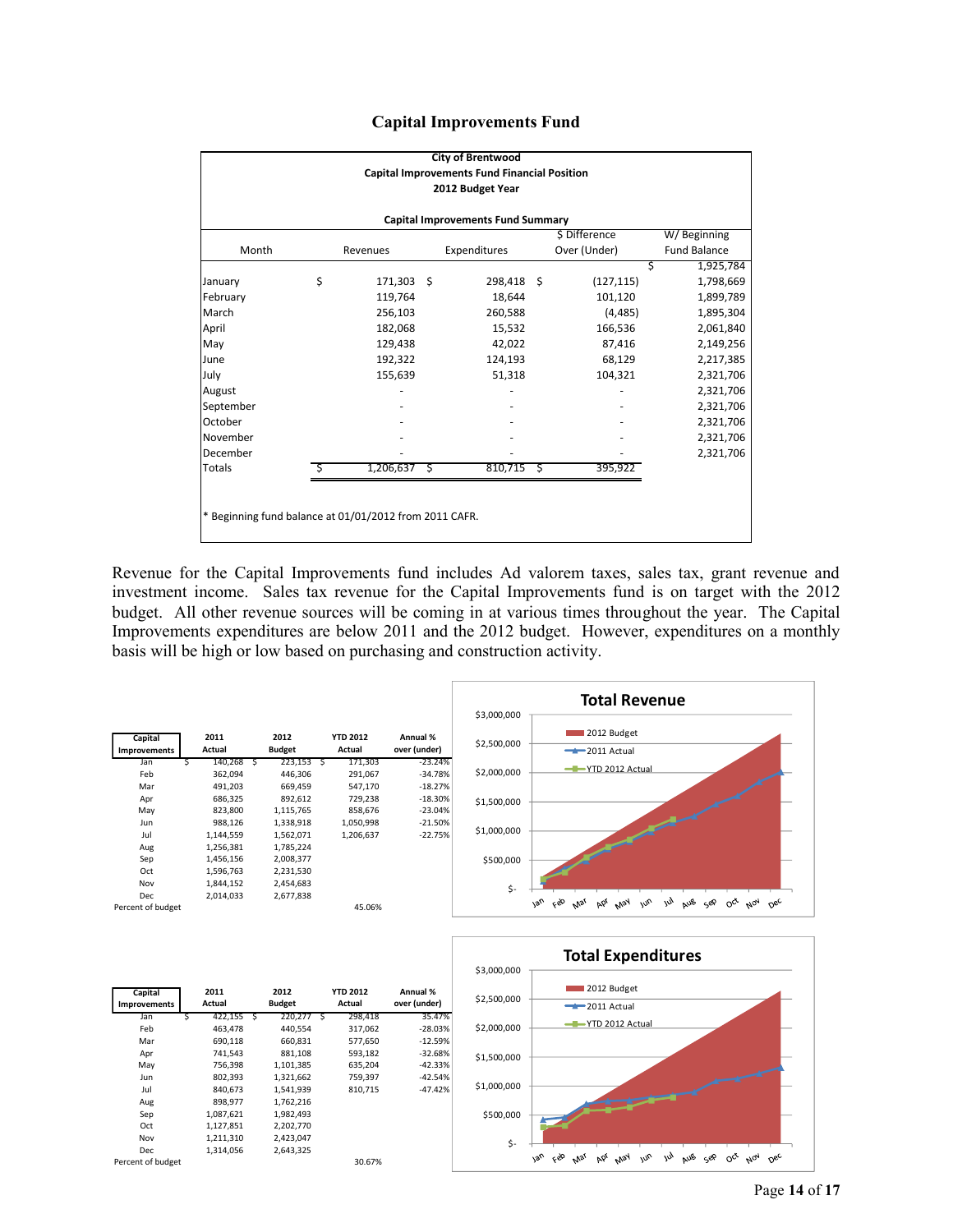|                                                           |    |            |   | <b>City of Brentwood</b> |   |              |   |                     |  |  |  |
|-----------------------------------------------------------|----|------------|---|--------------------------|---|--------------|---|---------------------|--|--|--|
| Storm Water and Park Improvements Fund Financial Position |    |            |   |                          |   |              |   |                     |  |  |  |
| 2012 Budget Year                                          |    |            |   |                          |   |              |   |                     |  |  |  |
|                                                           |    |            |   |                          |   |              |   |                     |  |  |  |
| Storm Water and Park Improvements Fund Summary            |    |            |   |                          |   |              |   |                     |  |  |  |
| \$ Difference<br>W/Beginning                              |    |            |   |                          |   |              |   |                     |  |  |  |
| Month                                                     |    | Revenues   |   | Expenditures             |   | Over (Under) |   | <b>Fund Balance</b> |  |  |  |
|                                                           |    |            |   |                          |   |              | Ś | 1,232,278           |  |  |  |
| January                                                   | \$ | 204,435 \$ |   | 242,399 \$               |   | (37, 964)    |   | 1,194,314           |  |  |  |
| February                                                  |    | 138,852    |   | 87,629                   |   | 51,223       |   | 1,245,537           |  |  |  |
| March                                                     |    | 270,416    |   | 109,782                  |   | 160,634      |   | 1,406,171           |  |  |  |
| April                                                     |    | 216,045    |   | 100,554                  |   | 115,491      |   | 1,521,662           |  |  |  |
| May                                                       |    | 131,170    |   | 74,024                   |   | 57,146       |   | 1,578,808           |  |  |  |
| June                                                      |    | 194,194    |   | 207,511                  |   | (13, 317)    |   | 1,565,491           |  |  |  |
| July                                                      |    | 184,944    |   | 66,721                   |   | 118,223      |   | 1,683,714           |  |  |  |
| August                                                    |    |            |   |                          |   |              |   | 1,683,714           |  |  |  |
| September                                                 |    |            |   |                          |   |              |   | 1,683,714           |  |  |  |
| October                                                   |    |            |   |                          |   |              |   | 1,683,714           |  |  |  |
| November                                                  |    |            |   |                          |   |              |   | 1,683,714           |  |  |  |
| December                                                  |    |            |   |                          |   |              |   | 1,683,714           |  |  |  |
| <b>Totals</b>                                             |    | 1,340,056  | Ś | 888,620                  | Ś | 451,436      |   |                     |  |  |  |
|                                                           |    |            |   |                          |   |              |   |                     |  |  |  |
|                                                           |    |            |   |                          |   |              |   |                     |  |  |  |
| * Beginning fund balance at 01/01/2012 from 2011 CAFR.    |    |            |   |                          |   |              |   |                     |  |  |  |
|                                                           |    |            |   |                          |   |              |   |                     |  |  |  |

#### **Storm water & Park Improvements Fund**

Revenue for the Storm water and Parks Improvements fund includes Ad valorem taxes, sales tax, and investment income. Sales tax revenue is on target with the 2012 budget. Expenditures are on pace with 2011 and below 2012 budget even though the final debt service payment paid in January for the 1993 general obligations bonds was higher than budget as noted in previous reports.



| Storm Water &     |   | 2011      |   | 2012          |   | <b>YTD 2012</b> | Annual %     |
|-------------------|---|-----------|---|---------------|---|-----------------|--------------|
| Park              |   | Actual    |   | <b>Budget</b> |   | Actual          | over (under) |
| Jan               | Ś | 176,846   | S | 152,508       | Ś | 242,399         | 58.94%       |
| Feb               |   | 280,790   |   | 305,016       |   | 330,028         | 8.20%        |
| Mar               |   | 454.833   |   | 457.524       |   | 439.810         | $-3.87%$     |
| Apr               |   | 566.451   |   | 610.032       |   | 540.364         | $-11.42%$    |
| May               |   | 656,557   |   | 762,540       |   | 614,388         | $-19.43%$    |
| Jun               |   | 821,445   |   | 915,048       |   | 821,899         | $-10.18%$    |
| Jul               |   | 965,107   |   | 1,067,556     |   | 888.620         | $-16.76%$    |
| Aug               |   | 1,069,699 |   | 1,220,064     |   |                 |              |
| Sep               |   | 1,262,315 |   | 1,372,572     |   |                 |              |
| Oct               |   | 1,360,449 |   | 1,525,080     |   |                 |              |
| Nov               |   | 1,459,535 |   | 1,677,588     |   |                 |              |
| Dec               |   | 1,630,643 |   | 1,830,094     |   |                 |              |
| Percent of budget |   |           |   |               |   | 48.56%          |              |

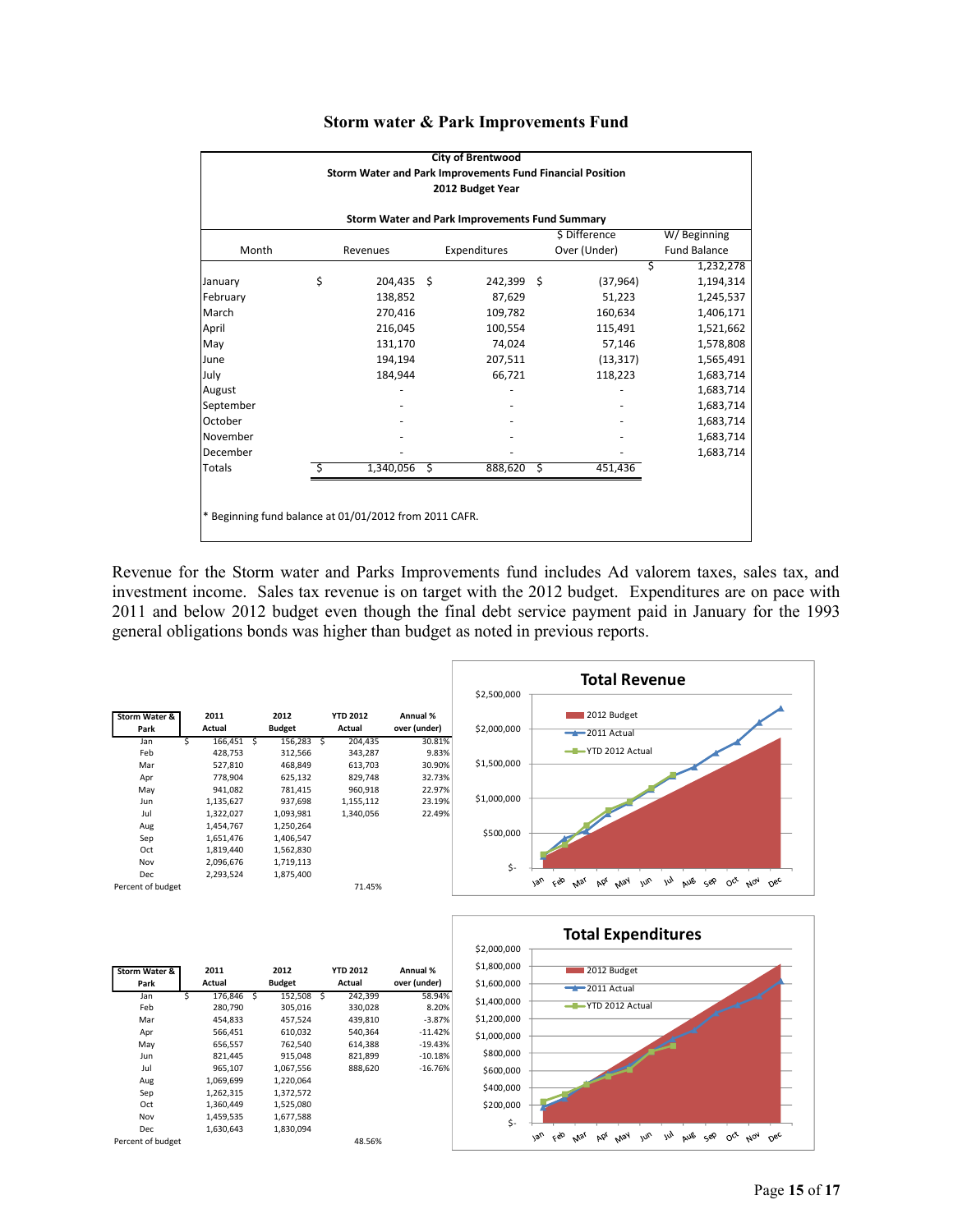|  | <b>Sewer Improvements Fund</b> |  |
|--|--------------------------------|--|
|--|--------------------------------|--|

|                                                        |    |           |     | <b>City of Brentwood</b><br>Sewer Improvements Fund Financial Position |      |               |              |  |  |  |
|--------------------------------------------------------|----|-----------|-----|------------------------------------------------------------------------|------|---------------|--------------|--|--|--|
|                                                        |    |           |     | 2012 Budget Year                                                       |      |               |              |  |  |  |
| Sewer Improvement Fund Summary                         |    |           |     |                                                                        |      |               |              |  |  |  |
|                                                        |    |           |     |                                                                        |      | \$ Difference | W/Beginning  |  |  |  |
| Month                                                  |    | Revenues  |     | Expenditures                                                           |      | Over (Under)  | Fund Balance |  |  |  |
|                                                        |    |           |     |                                                                        |      | Ś             | 86,179       |  |  |  |
| January                                                | \$ | 37,660 \$ |     | $10,530$ \$                                                            |      | 27,130        | 113,309      |  |  |  |
| February                                               |    | 1,425     |     | 7,929                                                                  |      | (6, 504)      | 106,805      |  |  |  |
| March                                                  |    | 966       |     | 20,062                                                                 |      | (19,096)      | 87,709       |  |  |  |
| April                                                  |    | 1,810     |     | 13,686                                                                 |      | (11, 876)     | 75,833       |  |  |  |
| May                                                    |    | 939       |     | 14,151                                                                 |      | (13, 212)     | 62,621       |  |  |  |
| June                                                   |    | 412       |     | 11,699                                                                 |      | (11, 287)     | 51,334       |  |  |  |
| July                                                   |    | 292       |     | 13,666                                                                 |      | (13, 374)     | 37,960       |  |  |  |
| August                                                 |    |           |     |                                                                        |      |               | 37,960       |  |  |  |
| September                                              |    |           |     |                                                                        |      |               | 37,960       |  |  |  |
| October                                                |    |           |     |                                                                        |      |               | 37,960       |  |  |  |
| November                                               |    |           |     |                                                                        |      |               | 37,960       |  |  |  |
| December                                               |    |           |     |                                                                        |      |               | 37,960       |  |  |  |
| <b>Totals</b>                                          | Ŝ  | 43,504    | -\$ | 91,723                                                                 | - \$ | (48, 219)     |              |  |  |  |
|                                                        |    |           |     |                                                                        |      |               |              |  |  |  |
|                                                        |    |           |     |                                                                        |      |               |              |  |  |  |
| * Beginning fund balance at 01/01/2012 from 2011 CAFR. |    |           |     |                                                                        |      |               |              |  |  |  |
|                                                        |    |           |     |                                                                        |      |               |              |  |  |  |

The Sewer Improvements fund revenue and expenditures are on target with 2011 and the 2012 budget.

| Sewer               |   | 2011    |   | 2012          |    | <b>YTD 2012</b> | Annual %     |
|---------------------|---|---------|---|---------------|----|-----------------|--------------|
| <b>Improvements</b> |   | Actual  |   | <b>Budget</b> |    | Actual          | over (under) |
| Jan                 | Ś | 35,727  | Ŝ | 36,000        | `S | 37,660          | 4.61%        |
| Feb                 |   | 37,485  |   | 37,700        |    | 39,085          | 3.67%        |
| Mar                 |   | 38,309  |   | 38,700        |    | 40.051          | 3.49%        |
| Apr                 |   | 39,802  |   | 40,200        |    | 41,861          | 4.13%        |
| May                 |   | 40,440  |   | 41.200        |    | 42,800          | 3.88%        |
| Jun                 |   | 40,880  |   | 41,700        |    | 43.212          | 3.63%        |
| Jul                 |   | 41,320  |   | 42,200        |    | 43.504          | 3.09%        |
| Aug                 |   | 41,470  |   | 42,700        |    |                 |              |
| Sep                 |   | 41,470  |   | 43.200        |    |                 |              |
| Oct                 |   | 41,470  |   | 43,700        |    |                 |              |
| Nov                 |   | 41,470  |   | 44,200        |    |                 |              |
| Dec                 |   | 152,999 |   | 155,000       |    |                 |              |
| Percent of budget   |   |         |   |               |    | 28.07%          |              |





| Sewer<br><b>Improvements</b> |   | 2011<br>Actual |   | 2012<br><b>Budget</b> |     | <b>YTD 2012</b><br>Actual | Annual %<br>over (under) |
|------------------------------|---|----------------|---|-----------------------|-----|---------------------------|--------------------------|
| Jan                          | Ś | 10,459         | Ś | 12,913                | - S | 10,530                    | $-18.45%$                |
| Feb                          |   | 20,162         |   | 25,826                |     | 18,459                    | $-28.53%$                |
| Mar                          |   | 35,365         |   | 38,739                |     | 38,521                    | $-0.56%$                 |
| Apr                          |   | 49,197         |   | 51,652                |     | 52,207                    | 1.07%                    |
| May                          |   | 70,973         |   | 64,565                |     | 66,358                    | 2.78%                    |
| Jun                          |   | 82,134         |   | 77.478                |     | 78,057                    | 0.75%                    |
| Jul                          |   | 91,818         |   | 90,391                |     | 91,723                    | 1.47%                    |
| Aug                          |   | 105,324        |   | 103,304               |     |                           |                          |
| Sep                          |   | 119,175        |   | 116,217               |     |                           |                          |
| Oct                          |   | 132,079        |   | 129,130               |     |                           |                          |
| Nov                          |   | 142,803        |   | 142,043               |     |                           |                          |
| Dec                          |   | 160,994        |   | 154,958               |     |                           |                          |
| Percent of budget            |   |                |   |                       |     | 59.19%                    |                          |